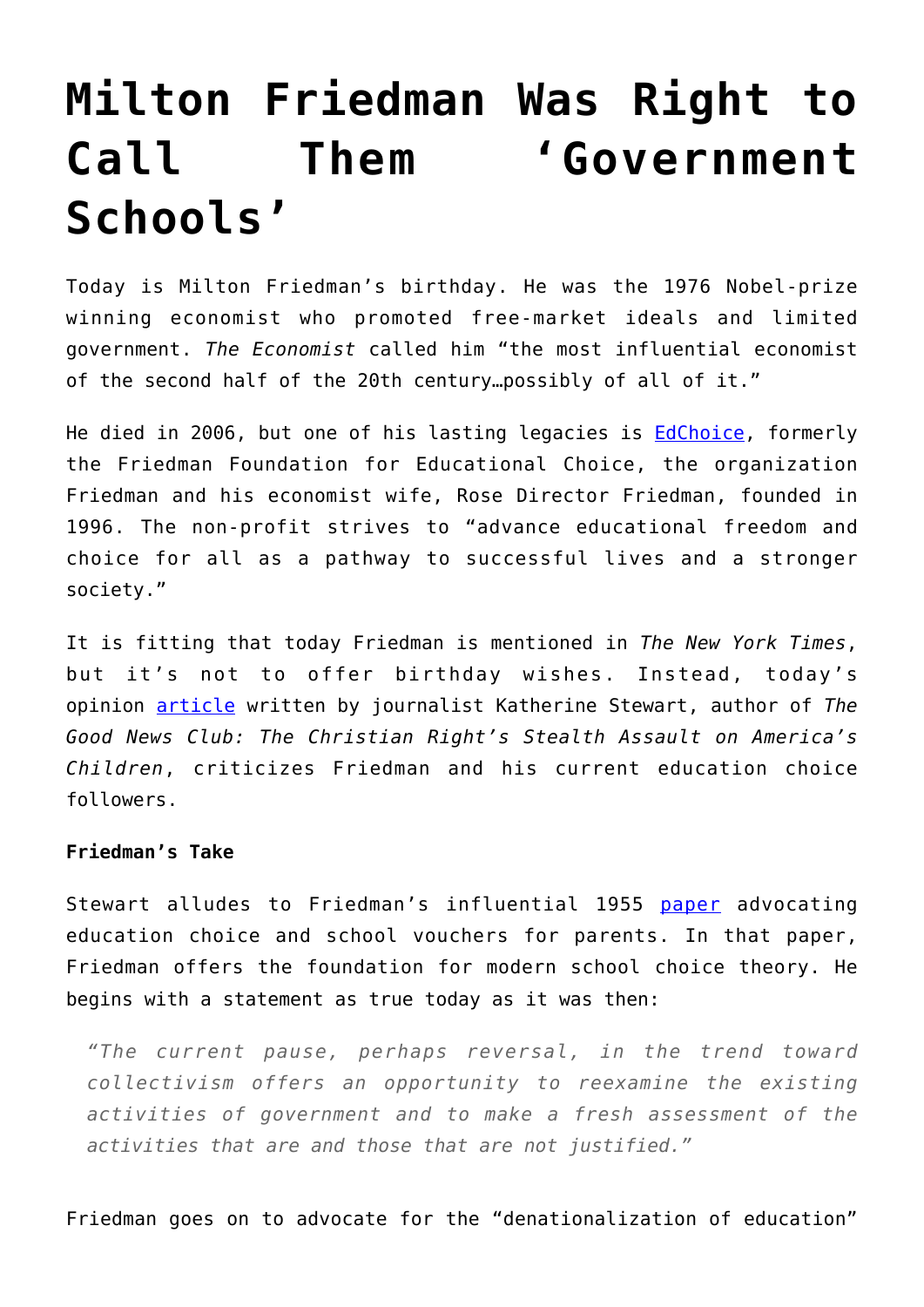#### through choice and vouchers. He writes:

*"Given, as at present, that parents can send their children to government schools without special payment, very few can or will send them to other schools unless they too are subsidized. Parochial schools are at a disadvantage in not getting any of the public funds devoted to education; but they have the compensating advantage of being run by institutions that are willing to subsidize them and can raise funds to do so, whereas there are few other sources of subsidies for schools. Let the subsidy be made available to parents regardless where they send their children – provided only that it be to schools that satisfy specified minimum standards – and a wide variety of schools will spring up to meet the demand. Parents could express their views about schools directly, by withdrawing their children from one school and sending them to another, to a much greater extent than is now possible."*

## **"Government Schools"**

In her op-ed today, entitled "What 'Government School' Means," Stewart writes at length about the term "government schools," a phrase Friedman used and that many of us use today to describe compulsory, taxpayer-funded, government-controlled schooling. She argues that referring to public schools as "government schools" is rooted in a racist past of "American slavery, Jim Crow-era segregation, anti-Catholic sentiment and a particular form of Christian fundamentalism," and she attacks the marriage of those advocating economic and religious freedom. Stewart writes:

*"Many of Friedman's successors in the libertarian tradition have forgotten or distanced themselves from the midcentury moment when they formed common cause with the Christian right."*

In its modern usage, as well as Friedman's use of the term, the phrase "government schooling" is often used to draw attention to increasing federal and state control of education, and the corresponding weakening of parental influence and choice. For instance, in his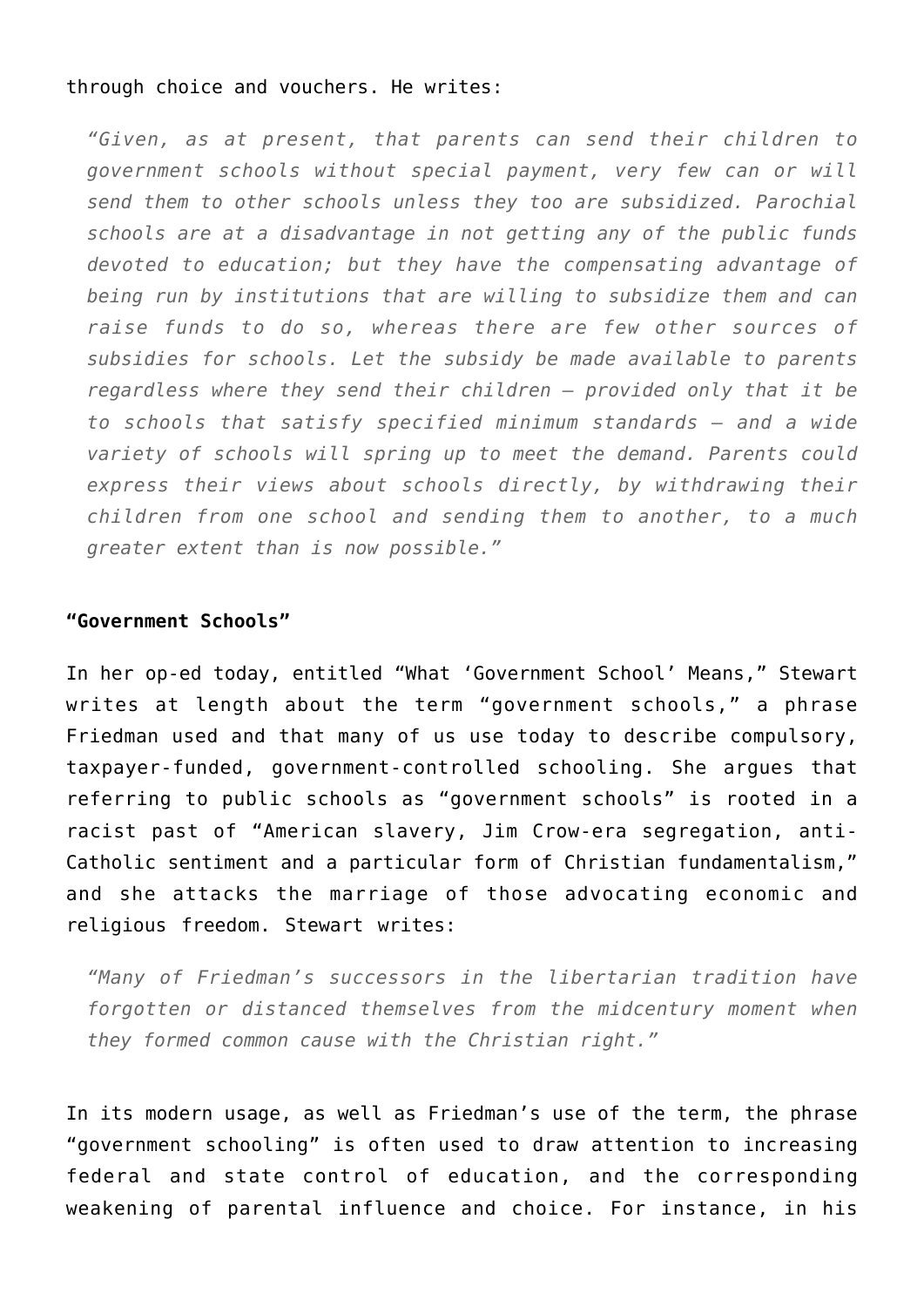1991 *Wall Street Journal* [op-ed](http://www.educationrevolution.org/blog/i-quit-i-think/), former New York State Teacher of the Year, John Taylor Gatto, writes:

*"Government schooling is the most radical adventure in history. It kills the family by monopolizing the best times of childhood and by teaching disrespect for home and parents."*

In her article today, Stewart links compulsory government schooling with democracy. She concludes:

*"When these people talk about 'government schools,' they want you to think of an alien force, and not an expression of democratic purpose. And when they say 'freedom,' they mean freedom from democracy itself."*

But for Friedman and his current school choice followers, freedom from a government-controlled, compulsory institution is a fully democratic expression that widens opportunity and expands liberty. School choice beyond government schools also frees many young people from what can be an oppressive childhood mandate.

## **Facilitating Freedom with School Choice**

As a teacher for 30 years, Gatto saw first-hand the harm that compulsory government schooling can cause. In his *Wall Street Journal* article he writes:

*"Good schools don't need more money or a longer year; they need real free-market choices, variety that speaks to every need and runs risks. We don't need a national curriculum or national testing either. Both initiatives arise from ignorance of how people learn or deliberate indifference to it. I can't teach this way any longer. If you hear of a job where I don't have to hurt kids to make a living, let me know."*

School choice measures can promote freedom and opportunity, and reduce harm to children. They can also help to limit the role of government